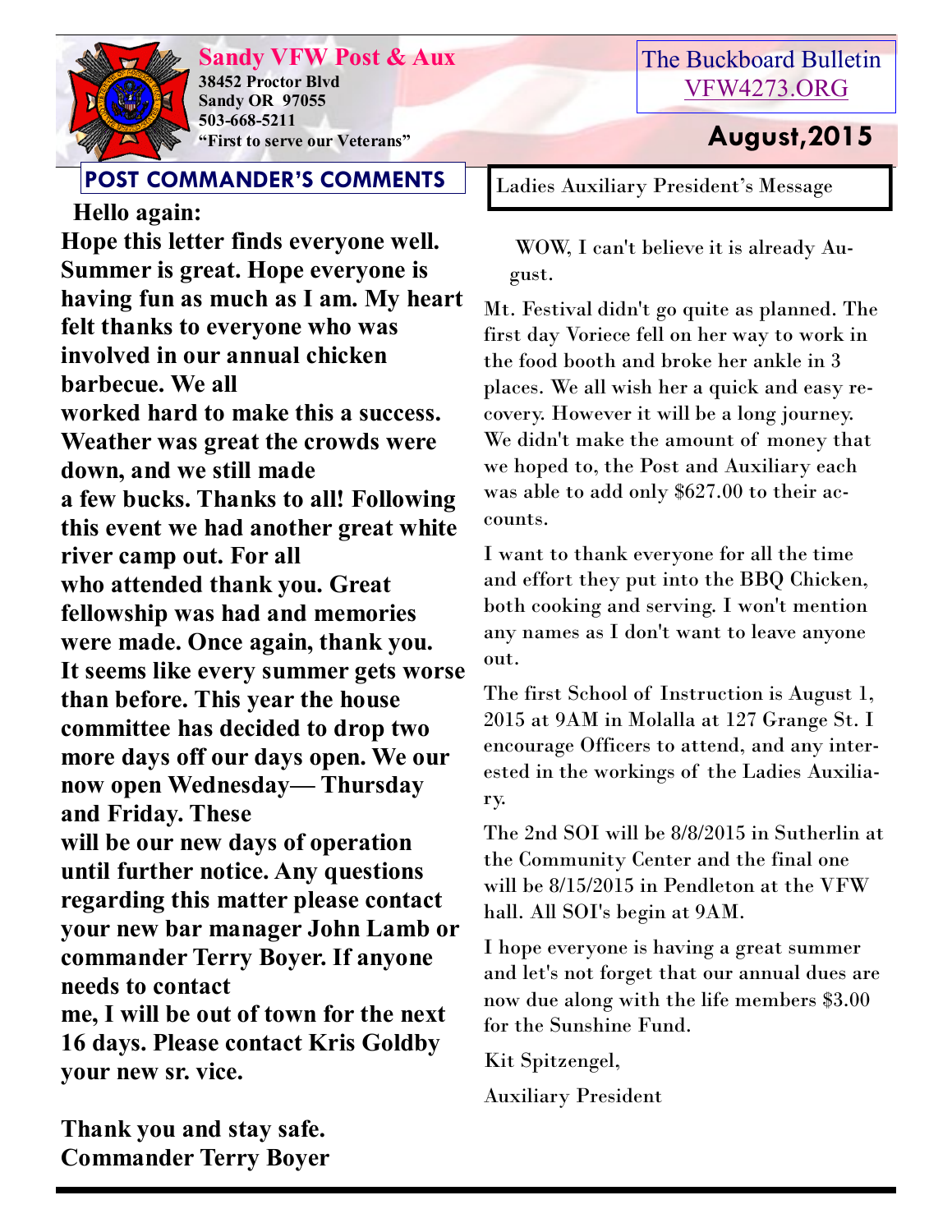CANTEEN CORNER

#### **AUXILIARY CHAPLAINS**

**Long time member Voriece Blair broke her ankle in three places July 11th ay the Mt Hood festival Bar-b-q. she slid down the embankment. 911 was called and she had surgery to** fix **it. she will be in a wheelchair for 6 weeks. we all pray** 

**for a quick recovery as the** Auxiliary **needs her and we appreciate all she does.**

# **Barbara Hergert's husband Steve passed away July 14th,**

**The funeral was held at the sandy funeral home July 21st. Steve was in the army and was honorably discharged in 1960. they were married 55 years and had 3 children, 4 grandchildren and 5 great grand children. Our deepest sym-**

**pathy to Barbara and her family**

#### **JUDY GASCON AUXILIARY CHAPLAIN 503-668-3748**

| ب كەلگە كا<br>$\mathbf{U}$ |                                     |   |  |  |  |
|----------------------------|-------------------------------------|---|--|--|--|
| **********                 |                                     |   |  |  |  |
| ☀                          |                                     |   |  |  |  |
| 兴                          |                                     |   |  |  |  |
| 兴                          |                                     |   |  |  |  |
| 米                          |                                     |   |  |  |  |
| 兴                          |                                     |   |  |  |  |
| ⋇                          |                                     |   |  |  |  |
| 米                          | Nothing much going on               |   |  |  |  |
| 兴                          | here. Slow days and hot             |   |  |  |  |
| 米                          | afternoons.                         |   |  |  |  |
|                            | This will be my last news-          |   |  |  |  |
|                            | letter as I have found I            |   |  |  |  |
| ⋇                          | don't have the extra time.          |   |  |  |  |
|                            | So if you would like to             |   |  |  |  |
| ⋇                          | volunteer to do the                 |   |  |  |  |
| 米                          | monthly newsletter,                 |   |  |  |  |
| 兴                          | please contact the                  |   |  |  |  |
| 兴                          | commander.                          |   |  |  |  |
| 米                          | We are still open 3 days a          |   |  |  |  |
| 兴                          | week. So if you have a              |   |  |  |  |
| 兴                          | thirst or food craving, be          |   |  |  |  |
| ⋇                          | sure to come on in and              |   |  |  |  |
| 米                          | quench it.                          | ⋇ |  |  |  |
|                            | <b>※ Tacos are still on Wednes-</b> | 米 |  |  |  |
|                            | day night. Fawnda works             |   |  |  |  |
| 米米                         | hard to give you the best           | 兴 |  |  |  |
|                            | tacos in Sandy.                     |   |  |  |  |
| 米米米米                       | We have daily specials and          |   |  |  |  |
|                            | dinner every Friday night.          | ⋇ |  |  |  |
|                            | Be sure to stop in for a            | 米 |  |  |  |
| 米米                         | cold beverage and a bite to         | ※ |  |  |  |
| 米                          | eat.                                | 米 |  |  |  |
| ☀                          | <b>Jimmie</b>                       |   |  |  |  |
|                            |                                     | ⋇ |  |  |  |
| ☀                          |                                     | ☀ |  |  |  |
| ☀                          |                                     | ☀ |  |  |  |
| ☀                          |                                     | ⋇ |  |  |  |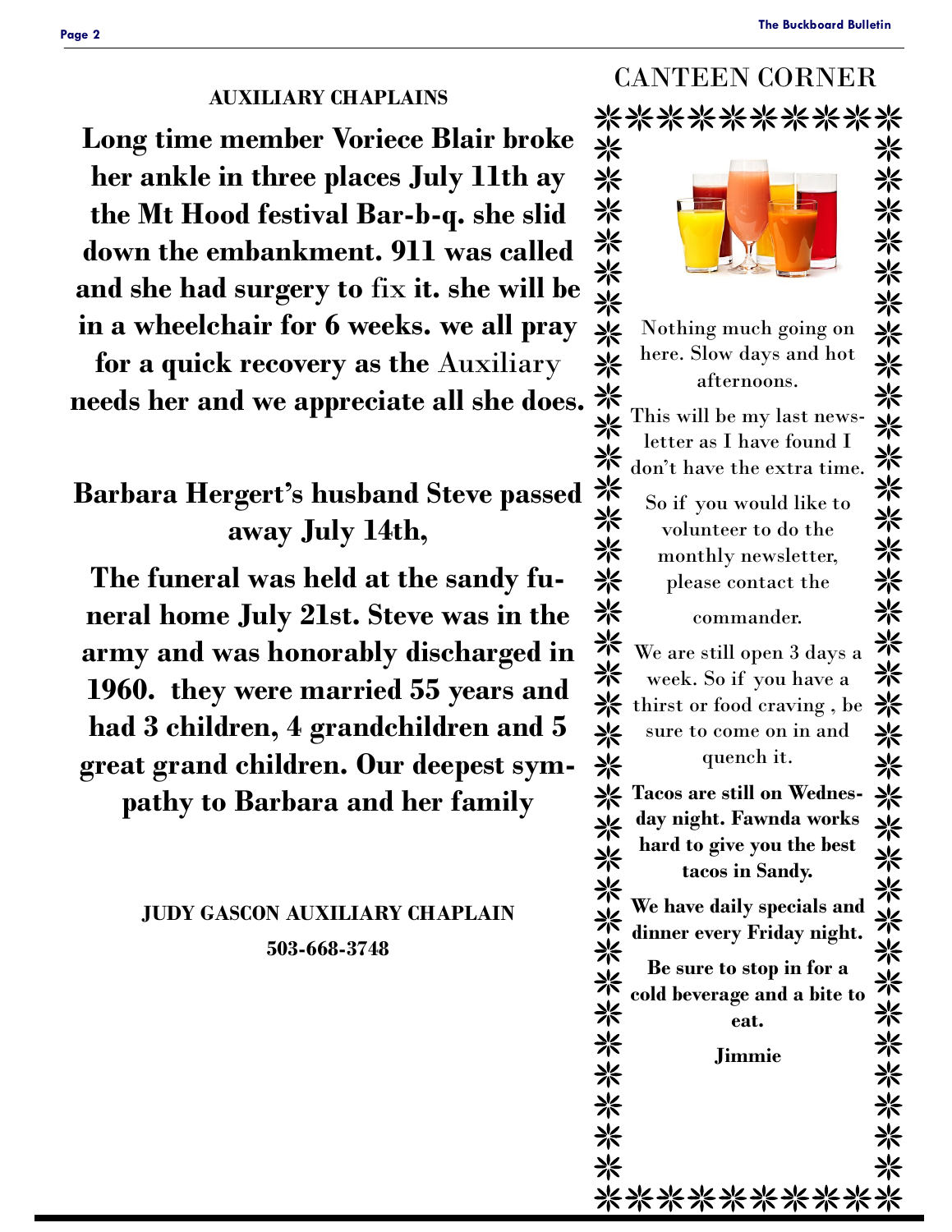#### **Post Chaplin**

Nails In The Fence

 There once was a little boy who had a bad temper. His father gave him a bag of nails and told him that every time he lost his temper, he must hammer a nail into the back of the fence.

The first day the boy had driven 37 nails into the fence. Over the next few weeks, as he learned to control his anger, the number of nails hammered daily gradually dwindled down. He discovered it was easier to hold his temper than to drive those nails into the fence.

Finally the day came when the boy didn't lose his temper at all. He told his father about it and the father suggested that the boy now pull out one nail for each day that he was able to hold his temper. The days passed and the young boy was finally able to tell his father that all the nails were gone.

The father took his son by the hand and led him to the fence. He said, "You have done well, my son, but look at the holes in the fence. The fence will never be the same. When you say things in anger, they leave a scar just like this one. You can put a knife in a man and draw it out. It won't matter how many times you say I'm sorry, the wound is still

there."

The little boy then understood how powerful his words were. He looked up at his father and said "I hope you can forgive me father for the holes I put in you."

"Of course I can," said the father.

Praise god

Melissa

| Post Officers                |                 |                      | <b>Ladies Auxiliary Officers</b> |  |  |
|------------------------------|-----------------|----------------------|----------------------------------|--|--|
| Commander:                   | Terry Boyer     | President            | Kathleen Spitzengel              |  |  |
| Senior Vice Cmdr.            | Kristian Golby  | Sr. Vice President   | Sardi Bowyer                     |  |  |
| Junior Vice Cmdr.            |                 | Jr. Vice President   | Wanda Michaels                   |  |  |
| Chaplain:                    | Melissa Samuels | Treasurer            | Midge Watkins                    |  |  |
| Quartermaster:               | Kriss Engblum   | Chaplain             | Judith Gascon                    |  |  |
| Judge Advocate:<br>John Lamb |                 | Secretary            | Jackie Key                       |  |  |
| Adjutant:                    |                 | Guard                | Nancy Davis                      |  |  |
| Surgeon:                     |                 |                      |                                  |  |  |
| 1 year Trustee:              | Ken Hershberger | Conductress          | <b>Judy Arguer</b>               |  |  |
| 2 year Trustee:              | Bert Key        | Trustee #1           | <b>Prentiss Edwards</b>          |  |  |
| 3 year trustee:              | William Miller  | Trustee #2           | Jean Bettencourt                 |  |  |
|                              |                 | Trustee #3           | Kathy Dunn                       |  |  |
|                              |                 | Patriotic Instructor | Lois Leavitt                     |  |  |